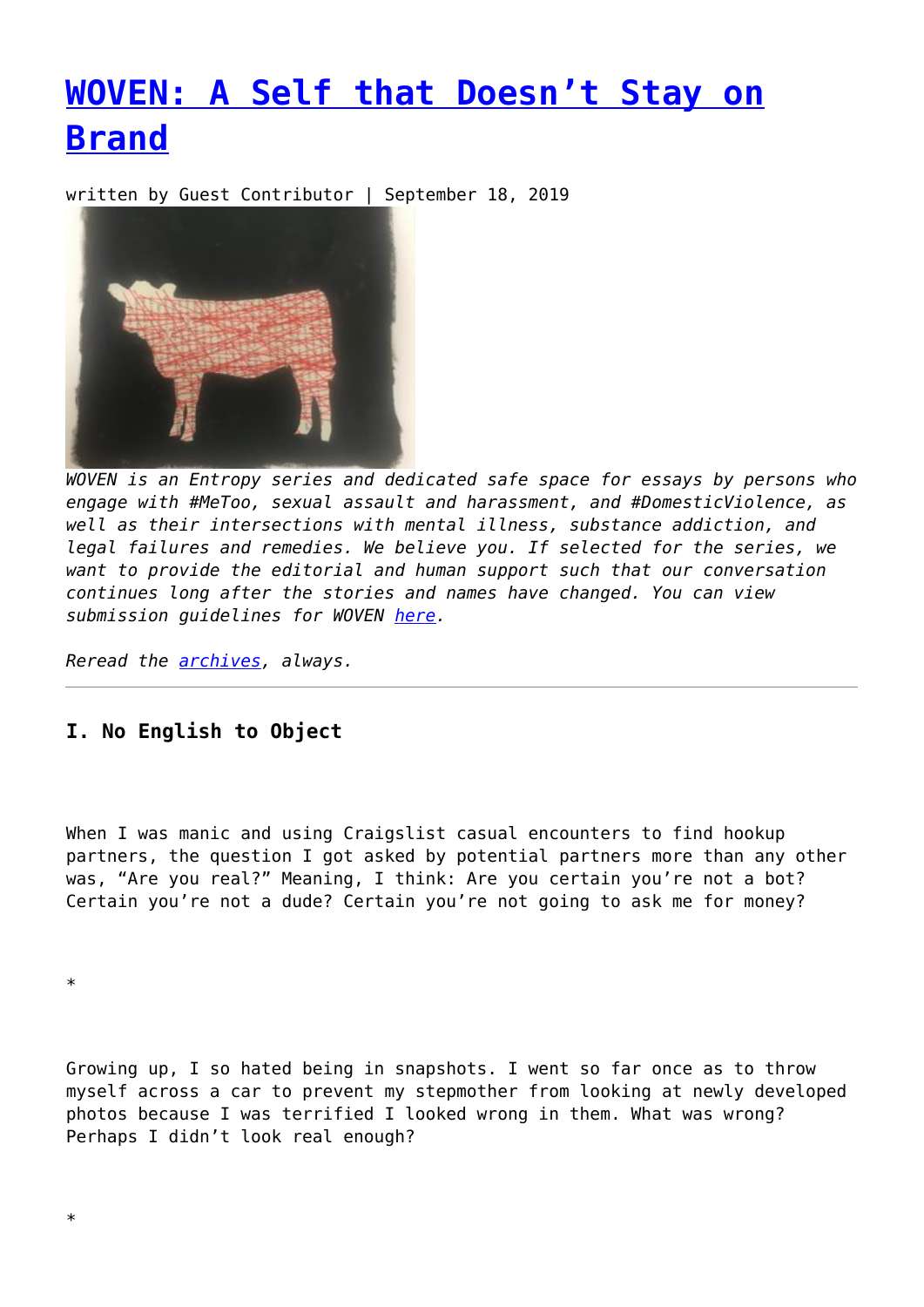One of the fascinating parts of using Craigslist to arrange hookups was meeting men who were active on the Craigslist personals. I learned from them that men on the m4w section might only receive answers to their ads from bots sending them to a "verification" site run by scammers seeking their credit card number or women looking to get paid or from other men who might make the claim that all they had to do was close their eyes and imagine they were getting blown by a woman. I think for men the proportion of welcome messages to noise was something like one to fifty or worse. In addition, I had, at best, received well over 200 emails in response to an ad, and never got fewer than 30. For men, even active users, five responses to a single posted ad meant they had done well, even if most were noise.

\*

The first time I saw one of Cindy Sherman's self portraits was at the Walker in Minneapolis. I was probably eight years old, and I walked into a gallery to suddenly find myself face to face with Sherman looking distraught and wearing a dark suit in a photograph that, at least in memory, was life size. I remember wanting to know everything I could about this woman and what I would now describe as her ever-changing fictional selves. Selves which somehow seem more real than a single, stable self, a self that stays on brand. Sherman creates so many selves no one can keep up really. In the *Untitled Film Stills*, Sherman creates a place for the self to become plural, to become so numerous as to defy interpretation.

I would say I got my best ideas in church to try to please everyone. There were those who said, "That's the best place to get ideas, how inspiring" and those who said, "Of course you do, better than paying attention." Both groups would smile and nod with just enough approval. If I was unclear, inchoate, nebulous, or even ambiguous I was a screen onto which whatever idea might be projected. I preferred being a screen to asserting identity. To assert identity meant I might be judged for that identity. And in a small town judgment felt dangerous, it could mean being cut off socially or worse, gossiped about. Gossip isn't idle; gossip is designed to punish those who mar the status quo.

\*

I can tell you, with certainty, that when meeting the men of Craigslist casual encounters they were at their most themselves. There's an intensity inherent in such connections. The sense that you are unlikely to see someone again spurs, among other things, radical honesty. Many, even most, were good to me. By good, I mean not just picking up the tab for drinks, but caring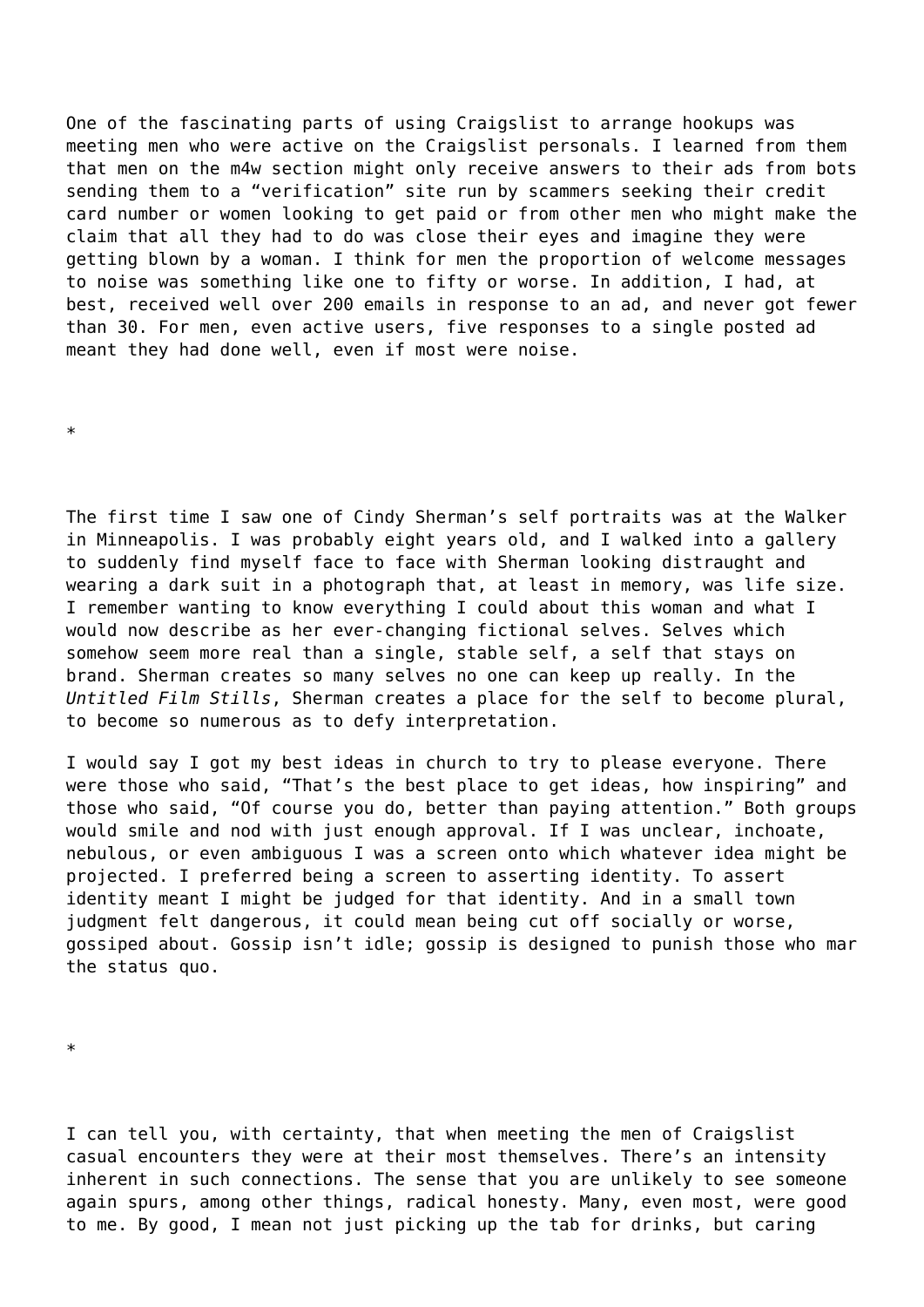about my pleasure, my safety, my comfort, and being willing to talk through sex and fantasies, to plan what we might do. These men explored with me, these men were part of why the Craigslist casual encounters section was so deeply compelling.

\*

I won a state fair trip with a breeding heifer when I was fifteen. My heifer's name, at least the one I gave her, if not the one on her papers as registered with the American Angus Association was Agnes; however, I called her Eyelashes most of the time. When I showed her at the state fair we won a ribbon, probably red. I was happy to get it even if it wasn't blue or purple. She set up well, her legs landing square with little help from me. Her hair was so soft, and she had the best eyelashes of any being I've ever met. I'm sure there are pictures of us in the show ring. Me perfecting her stance, or holding the halter or rope as the judge walked around the class of heifers. A kid who hung around the barn loved Eyelashes even more than I did. I'd often look over from our little seating area to the stall beside me and find Casey curled up with Eyelashes in the straw. I have no memories of anyone ever being alarmed that a six-or-seven-year-old girl child was so close to a thousand pound heifer.

When I looked at Cindy Sherman's photographs, if I turned my head slightly I could see myself superimposed on her, looking back at myself. I was a tiny child—literally. I was thin, prone to smiling, my hair was just a bit too long to be curly. I would stay blonde, but not thin, not prone to smiling.

In *Pilgrim at Tinker Creek*, Annie Dillard writes of steers being "beef stew," and "shoes;" Dillard even shouts at them across the field "Swedish Meatballs!" Then she calls them a "product like rayon." The steers do not object, but they also don't have English. I imagine those steers near Tinker Creek being not so different from the heifers, cows, calves, bulls, steers of my father's cattle operation. They would stand on the other side of the electric fence, in the tall grass of pasture land, some of which might be original, unbroken, never plowed, authentic prairie.

In her essay "In the Body that Once was Mine," published in *The Sun,* Eva Saulitis writes of a belief she has breast cancer, and yet she tamps that knowledge down for weeks after finding the lump, after the diagnostic mammogram. She writes, "I inhabited not a story but a body." In that moment, Saulitis, the body, Saulitis, the thinking, observing writer, inhabits fear and avoidance. Soon her body will meet the story of diagnosis and then treatment.

I read Saulitis' piece for an environmental lit class. I was overworked that semester, had signed up for three tough classes, was working, and was sick more often than not. This was the one class I earned a B in. This class was the reason I wouldn't graduate with a 4.0 when I earned my Women's Studies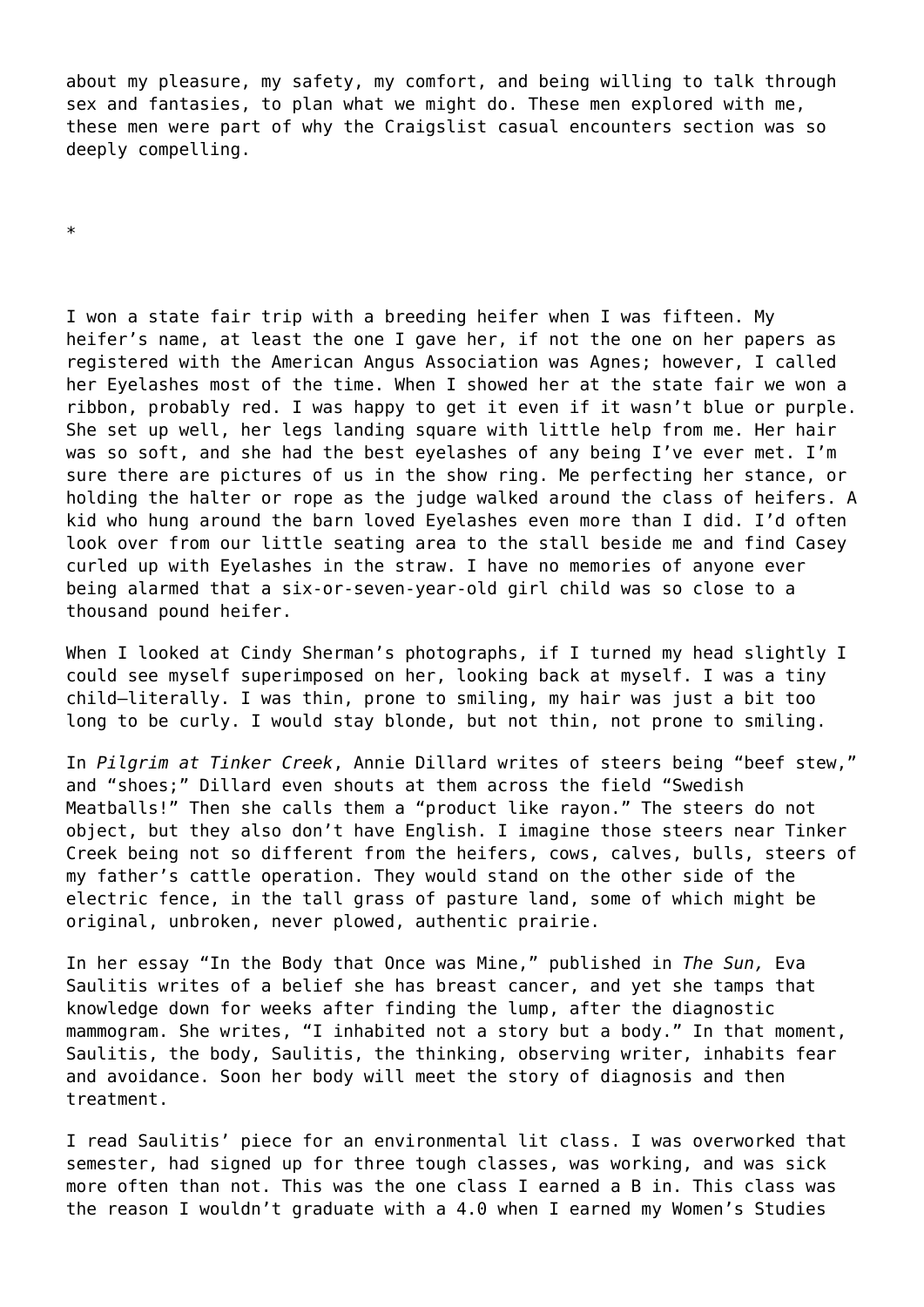certificate that May. I was running on determination and coffee that semester. Yet, Saulitis grabbed me. I always wanted to inhabit stories, but had never wanted to inhabit a body.

My other grandmother died of breast cancer a decade before I was born, when my mother was thirteen years old. Breast cancer lives in my imagination as a cloud of loss, a lack of words, an excess of fear. As for me, I've had three diagnostic mammograms which have led to various tests including a six month follow up appointment with the ultrasound tech. I've never been diagnosed with a malignancy, but I am not a stranger to the rigors of cancer or its diagnosis. I never met this grandmother. She is, for me, a lack of words, a cloud of loss.

I believe that in encounters with the mammography machine, that under the ultrasound wand, in the stress position of the MRI machine, that in being called out of the inner waiting room for what is described as 'just a few more pictures,' one is a product like a heifer, breeding or commercial. Somewhere along in the process towards the meat locker.

In the MRI machine my breasts hung into a plastic device called a coil, my arms stretched above my head. My job was to do nothing but what I was told, which was to stay still. I was to hold my breath or exhale, just enough attention required that falling asleep or pretending to be elsewhere was impossible. When I expressed relief at being out of the machine and distress at the experience the tech only told me it gets worse.

\*

Sunday dinner at Grandma Ruth's was often nice, but rarely did the fine china and fancy serving dishes come out. On occasion a friend or relative would visit and the good serving dishes appeared. Even rarer, one of my grandma's former professors from the little Lutheran liberal arts college she had attended in the early '40s would stay the weekend. Before Sunday dinner the professor would lead us all in prayer for some time. Then Grandma sent the food around, the ham and accompanying raisin sauce, the Swedish meatballs, the custard, the green beans, carrot sticks, bread and butter.

I'm uncomfortable saying I'm a product or that my doctor views me as one, even as an insurance company gave her money to send me to the rigors of mammography machine, the MRI, the ultrasound.

\*

Unlike an MRI, selfies are somehow thought of as inauthentic images. Perhaps it's the casual posturing? Or duck lips?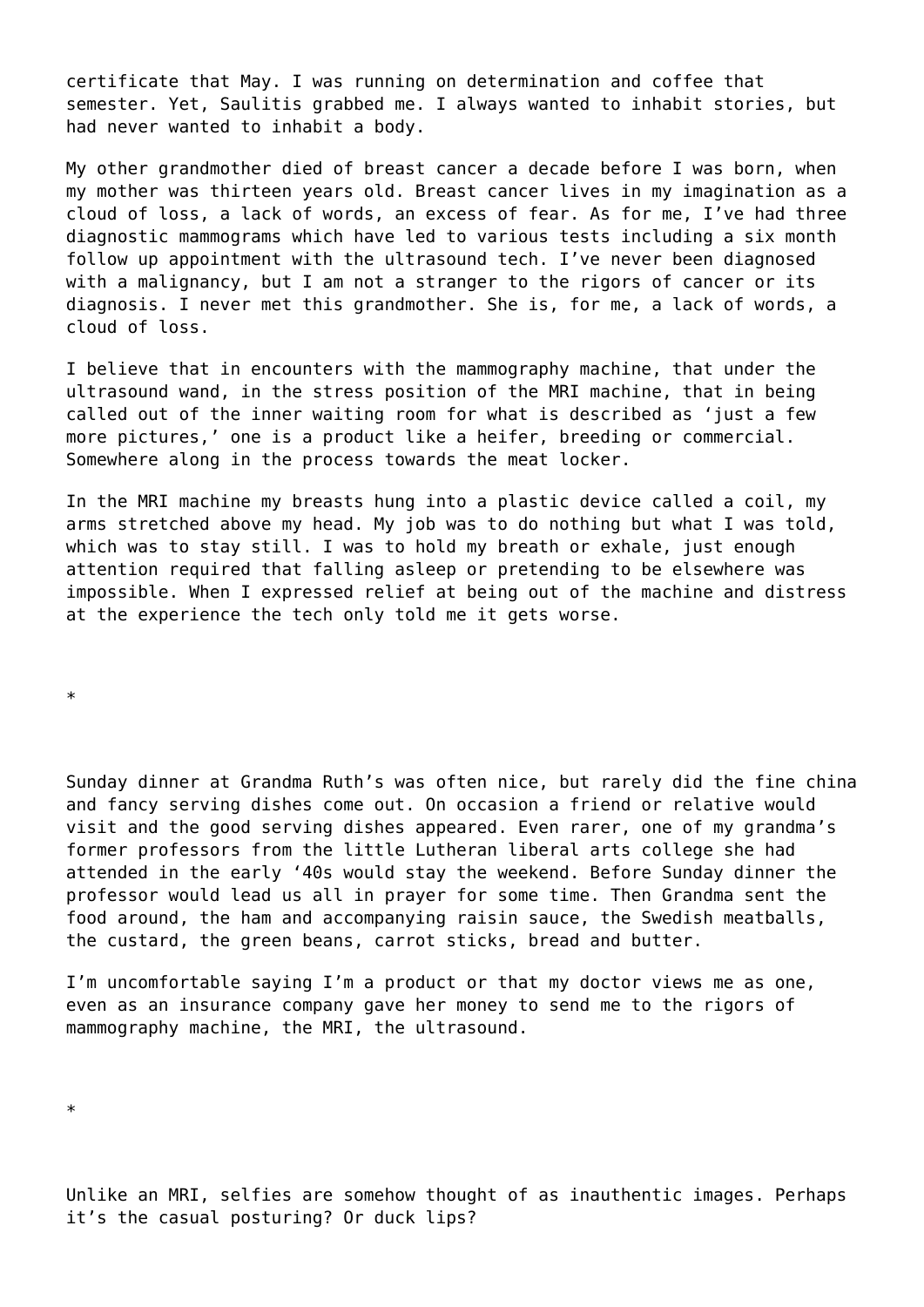In casual discussion we know what real is. The Velveteen Rabbit was real.

People, mostly female acquaintances in that micro-generation between X and Millennial, tell me duck lips are not ironic.

\*

As observed from the road the cattle herd is beautiful, calm, at ease. Before the heat of the day they take a bite of grass, look up, see me, stare, take a step towards the stream, take a drink, walk towards the corner of the pasture on higher ground. Each animal numbered with a freeze brand on the side. I remembered there was branding at the farm when I was a teenager. Dad tells me it was freeze branding, more humane than hot branding. The point of a unique identifier for every animal is to be able to keep records, to track their weight, their wean date, the birth weight of their calves if a breeding animal. To use data to determine if a breeding program is headed in the right or wrong direction. To know how each steer of a particular bull weighed at market. To know what the return on investment was.

As a woman hooking up on Craigslist, wanting nothing other than satisfaction I was an enigma to many of the men I met. I was trying to not be a product, to not be implicated in economic systems, even as I painted my nails, put on lipstick, and chose pretty lingerie.

Nearly one hundred years ago Margery Williams wrote a children's book called *The Velveteen Rabbit* about toys desiring to become real.

An old toy says to the Velveteen Rabbit: "Sometimes . . . when you are real you don't mind being hurt." In *The Velveteen Rabbit* wear and pain are the cost of admission to being real.

If, as they insist, duck lips are not meant to be ironic this knowledge is one of the greatest disappointments of my late thirties.

Some ways of speaking of fear and horrible pain are as indirect as catching a bit of my self reflected in the glass covering the Cindy Sherman selfportrait at the Walker in Minneapolis. Some ways of speaking of clouds of loss or excesses of fear expect the coherence of language to be recognized.

If being real means you will ignore pain, is this why the men of Craigslist casual encounters would ask, "Are you real?" Do they believe your reality is license to cause pain?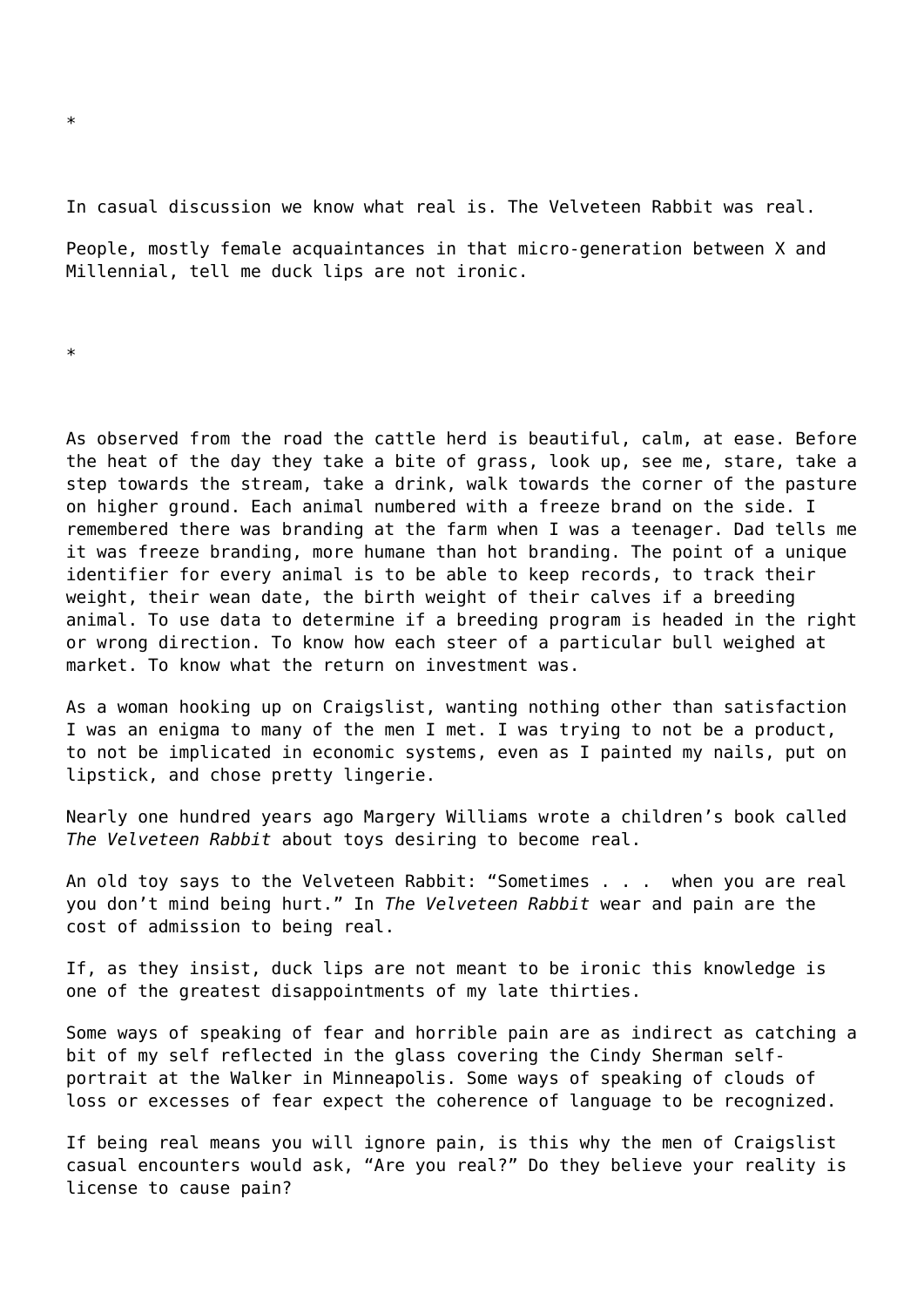#### And now, right here, is the danger piece.

And this is always the place that stops. The signpost where I see myself careening in a manic space; there are just a few too many turns, and the danger is real. This is the spot where men most themselves are not always the most good, the most entertaining, the most fun.

And, of course, nothing here is academic. I was raped. I was raped violently enough that I didn't return to my apartment for weeks, until long after the bruises finally gave back my vulnerable pink skin.

\*

An hour after we had sent twelve emails back and forth I let him into my apartment. This was less vetting than usual, but he had seemed so normal. He asked me to take off my top and bra. He turned me away from him, and stood right behind me. He was so close I could feel his body against my back. I leaned into him. He began touching my breasts from behind with his hands, bare skin against bare skin. He then squeezed. The pressure was just too hard to not feel great, but didn't hurt. Then it was horrible pain. I raised my hands and tried to pull his hands away. He only squeezed much harder. He kissed my neck softly. I was struggling by this point, but the position we were in left me with no advantage. I tried to slide forwards and away, but he only increased the intensity. The more I struggled, the more painful he made it. I never said hurt me. I might have told him I would love it if he spanked me; that's something true, something I often said. But I know I never said hurt me or bruise me.

If I had fought him, maybe I could have stomped his foot, but my bare feet versus his shoed feet seemed like a bad idea. My best bet would have been a swift back kick to his knee. I considered it. The problem was what I would do after. If I succeeded, he'd go down, and then he'd still be between me and the one door. If I failed . . . I didn't want to know.

\*

But aren't objects outside fear? If objects are outside fear, then aren't products also outside fear?

\*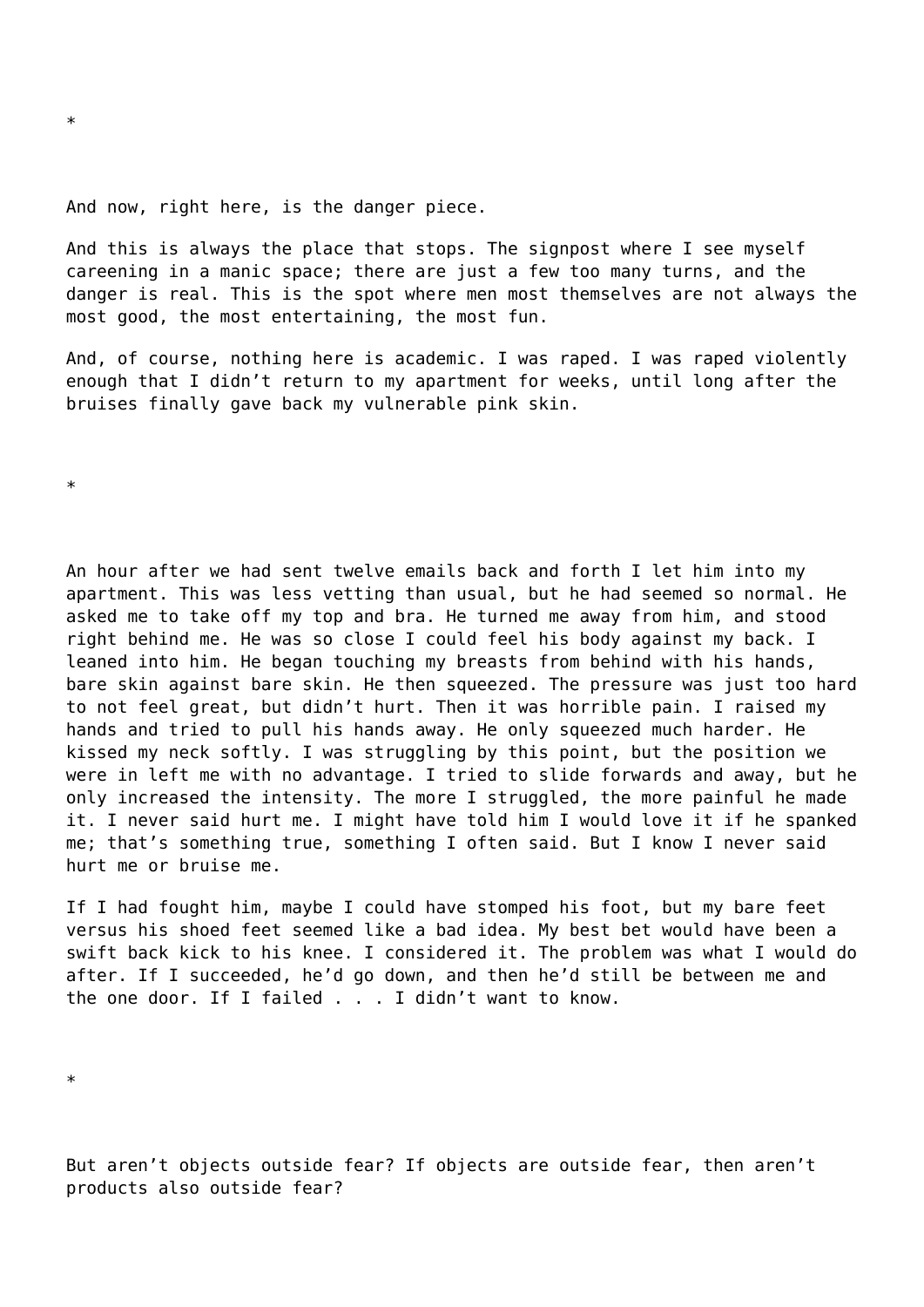I kept thinking he must be about to stop. I was so perplexed as to why he was doing this. What was he possibly getting from it? Did I not exist to him? He had been squeezing and twisting for a few minutes. I no longer thought he would stop merely because I wanted him to. I was no longer trying to pull his hands away. I was no longer trying to twist away. I was not having "fun." I did not think 'fun' was on the agenda. I was starting to realize my agenda, which had been to have an orgasm and to connect in that casual, temporary way was so far from reality as to be unrecognizable. I was instead wondering whether I would get out of this, but be bruised. After another two minutes I was mostly quiet and still. I realized I had gone limp. I realized I wasn't noticing anything but pain. I realized I was like a rag doll. My awareness was centered in my breasts, in pain, in the place I was stuck, in the body that I was stuck in. I started wondering about his agenda. I began to focus on what would happen after he let go. How would he leave me? As fully in that pain as I was I could imagine an end to it, an end to me. Instantly, I knew I would do anything to postpone that end.

\*

The defining characteristic of the manic side of bipolar disorder as I have experienced it is to be outside fear.

Apparently, fear still could be battered into me.

### **II. Taking the Self-portrait, the Selfie**

I was born in December of 1980, the last month of the last year of Generation X, according to the Pew Research Center. There are different demographers labeling and separating the generations; however, my point is that I'm just old enough to have listened to Nirvana when Kurt Cobain was still alive, to know how to rescue a cassette tape that has barfed its magnetic tape off the reel, and to have wanted to go to Glamour Shots more than anything. Besides Glamour Shots the photo booth at the mall was the only other thing even close to selfies that existed in my formative years.

I remember my first girlfriend and I both claimed to believe that photographing everything was a way to avoid experiencing life. It was to see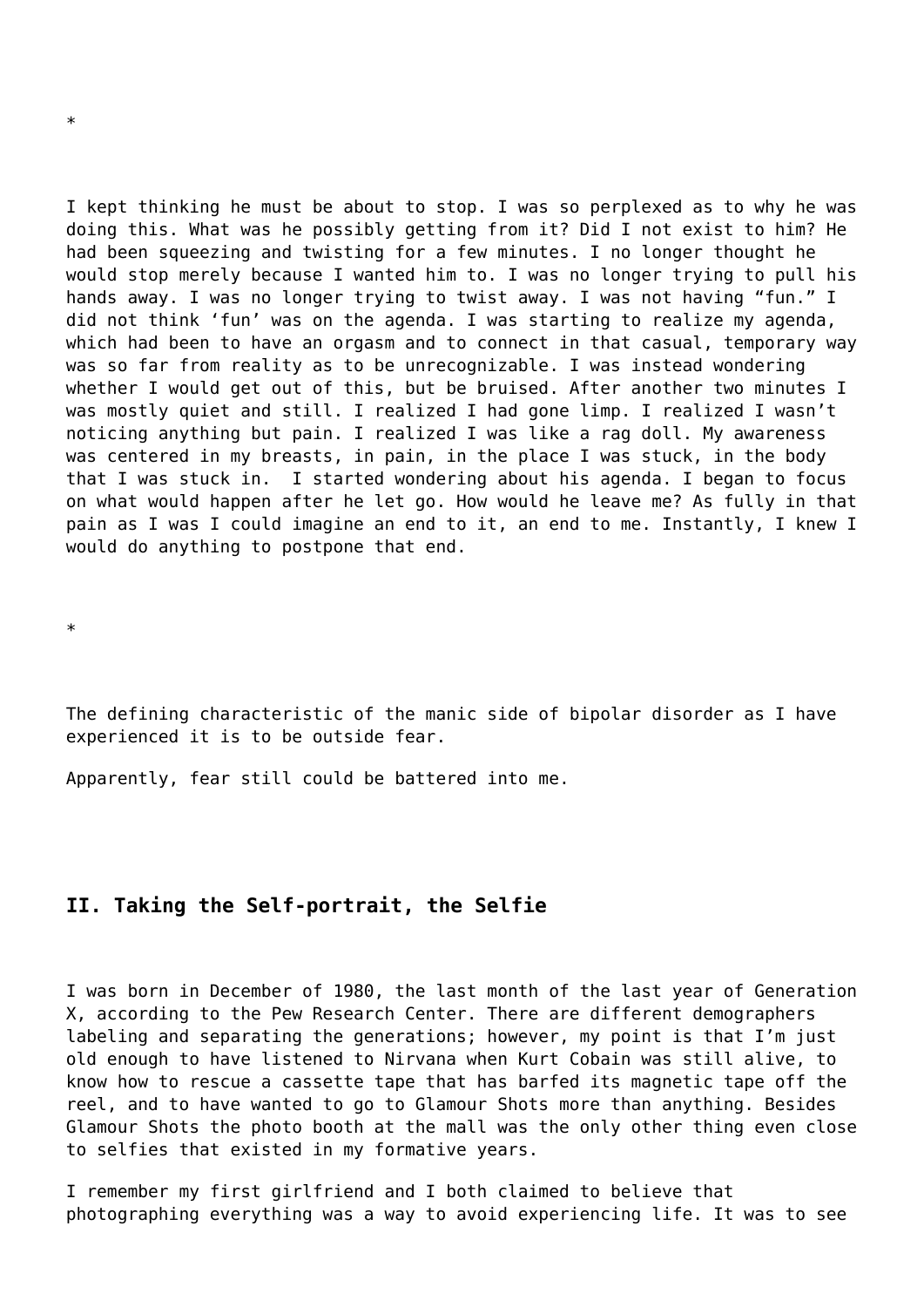life through a lens rather than to live it. This was circa 1997. This was a fringe view for a problem that was then minute, and would only increase in magnitude. We didn't take photos of each other, we lived those moments.

I took photos of random arranged objects, once an empty gallon ice cream bucket with a rock in it. When people asked "What is that?" or "Why would you waste film on that?" I would say "It's art." Certainly, I did not take photos of myself. I disapproved of myself in other's photos. I disapproved when in the family photograph for the church directory my short skirt was cropped out leaving me looking three or four years younger than the thirteen years I possessed. I disapproved when I was photographed crouching at the county fair at fifteen. My hips seemed too big, and my bangs were all wrong. I hated how I photographed. I hated it when people told me I was pretty. I hated looking pretty. Looking pretty always seemed to mean looking acceptable, but according to someone else's definition of acceptable.

Unlike the steers I have English. I can object with this not quite perfect language we have, this English no less or more perfect than any other language. Sometimes I think my words will lie there judged incoherent by those who tell me duck lips are not ironic, by those who say selfies are frivolous, or that, of course, a patient isn't a product like meat. I can object, yet is it possible to be comprehended? Is it worth showing snapshots of who I am, even though they are numerous, even though they, of course, contradict each other just like this literary tradition I write in.

A friend took a photo of me in our clubroom last September. I was wearing my newish darling jacket that appears as if it wasn't purchased at Target, jeans, a cute necklace. I looked happy, I looked cute. My Facebook friends seemed to agree. At least 99 of them liked it.

No blog post I'd shared had ever gotten ninety-nine interactions. When my art installation about hook ups and bipolar disorder was covered in the lifestyle section of my city's daily paper twenty-two people interacted with that post on my personal page.

People on social media liked that selfie in a way they will never like the things I do, rather than the way they like the body I'm in.

\*

To receive medical intervention has always felt to me to be reduced to a body only, to be only in the passive voice, with people who are trying to help, and are very sorry to hurt, but hurt they must.

At the beginning of September, on Labor Day itself I had a painful, exhausting twelve-hour emergency room visit as a result of an IUD placed two weeks prior. I had not been prepared for the rigors of medical care that day. I wasn't prepared for the IV that went in on maybe the third or fourth try, for being tethered to a bed I had been wheeled to struggling to text with one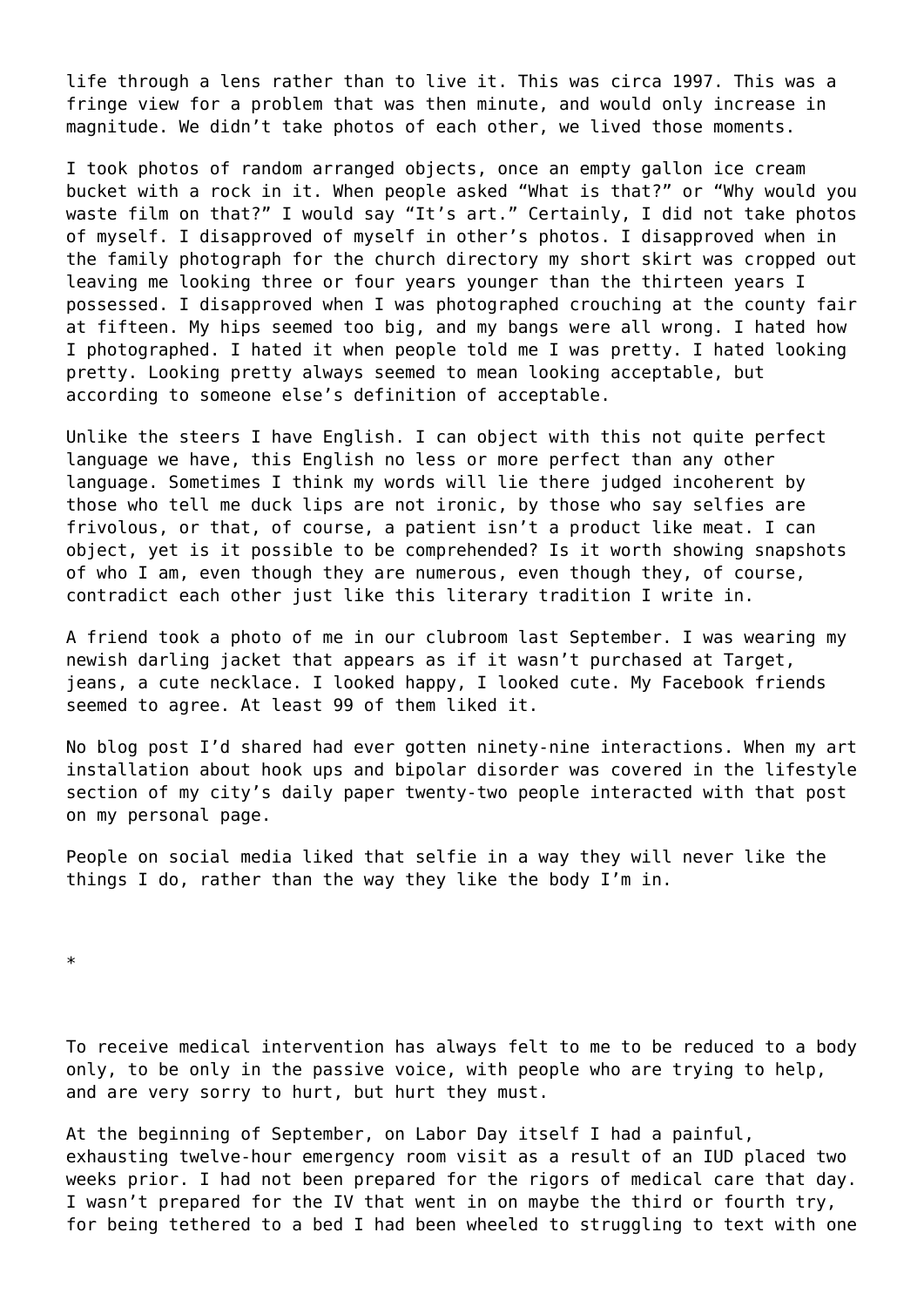hand because moving my hand that the IV was hooked to was too painful. I wasn't ready for the parade of faces in and out of the room. I wasn't ready for the friend who brought me to the hospital to leave the room and not come back. I wasn't ready for the pain that had brought me there. I had been having coffee with a friend, and when I stood up I was seized with pelvic pain at a 9/10. I told my friend about the existence of the IUD because she needed to know if I passed out on the fifteen minute ride home.

\*

While the cute photo from September annoyed me, I was also into it. My friends saw me. I saw me. I saw me as one who is sass, who is confidence, who is femme, as one who laughs. And so, I've begun taking selfies this year. Me in a coffee shop looking into the light after my hair was just cut. Me with unwashed hair on election night 2018 holding so much anxiety waiting to discover if Democrats would maybe take the House. Me with my friend Helen at a women's college basketball game.

During September and October when I was first posting selfies regularly I was again talking with the man who had been the impetus for me requesting an IUD. I'll call him Richard. He and I had met almost six months previously through a friend, we'd spent that time dancing around each other, talking most of the night every night. Still sometimes I grow silent, sometimes he does. When he takes me out it's elaborate, thought out, sometimes fancy. He's uniquely problematic, but also compelling. I didn't call him from the ER. I had grown tired of a streak towards words that stunned me, painted me into corners, and twisted my definition of myself into the unrecognizable. His explanations offered included distraction and talk of sex, but more importantly, a claim that one person in a couple might be having fun, even if the other wasn't. I hadn't given much thought to the strategy of this break up. He immediately told me it wasn't over. I didn't bother to argue figuring that disengagement was the most mature response I was capable of. He was back in early September having messaged me five days after the ER visit telling me he'd be at my show. I was too tired to protest. I did eventually get strategic. I did eventually use the trump card, the one that works on a legalistic person, "I don't want to see you again. Please don't contact me."

At the follow up appointment from that hospital visit my gyn first apologized for how terrible my experience with the IUD had been. She then told me she wanted to do an endometrial biopsy because my bleeding pattern for the two weeks it had been in, and in the four days it had been out was abnormal. I declined. I walked out of her office, and went home and back to bed. That sort of thing, of course, stays in your head. I told no one. Then I went to a friend's party. One friend I had not seen in a long time told me she had just finished breast cancer treatment, and another told me she was caring for a friend dying of ovarian cancer. Two days later, late at night on the phone, I told Richard whose problematic side I was again ignoring that my gynecologist wanted me to have an endometrial biopsy, and I was scared, scared of the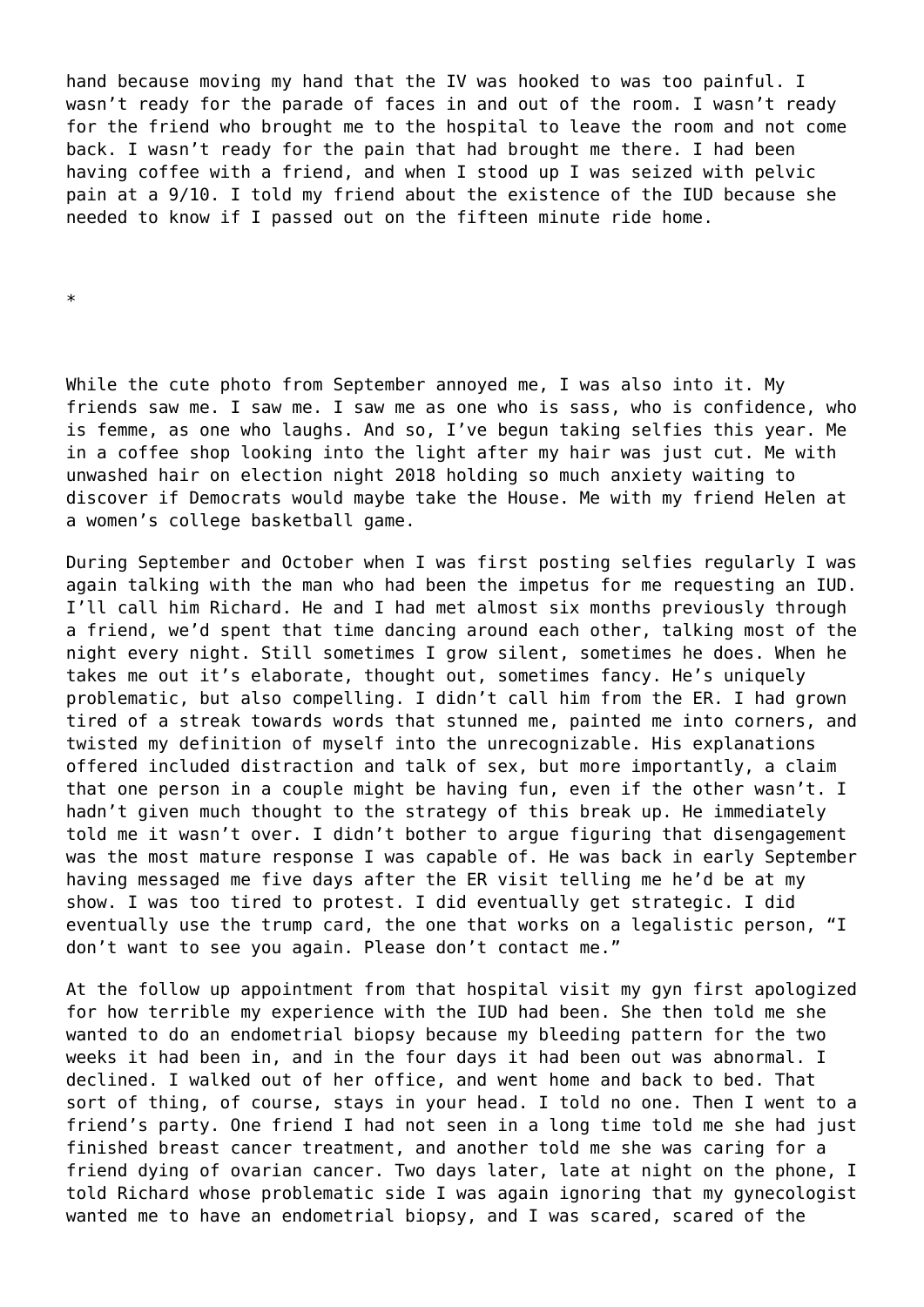result. Two nights later, in the midst of this same conversation once again, he tells me to take a picture of the fear. He tells me to compare that picture to the feeling I will have when I am told I don't have cancer. I start thinking of taking pictures of feelings as another way to make a self portrait.

Am I wrong to allow a parallel to exist between myself, a human being, and the Velveteen Rabbit, a toy in a children's book? Perhaps it's an explicable confusion? Perhaps Richard—and others—were cruel to me, chose to hurt me because they didn't see me as real? Perhaps I am a toy in his world just as I was a soft object to the man who battered me? Perhaps I see myself as not real because my hurt has always been incomprehensible to me? Perhaps if I tell of my hurt in the most straightforward of ways, as I have done in parts of this essay, I, too, will be real?

## **III. Theorizing the Selfie**

Selfies are also self-portraits. I started engaging with the critiques of, the ideology of, the theorizing of the selfie. And isn't memoir, isn't personal storytelling, another way of making a self-portrait? I began to think of self-portraits as a way to claim one's body and as a way to craft identity. As a way to remove oneself from the body in pain, the body that could die, the body under careful observation. A way to not be the body as meat, as product, even if the body still becomes digital object. It is a way to construct a self that is so multitudinous it can't be typecast. The only way out is holding the camera up at oneself until one has a dizzying array of selves, a dizzying array of self-productions, and an array of mental pictures that sometimes contradict, but that provide a scaffolding big enough for a self.